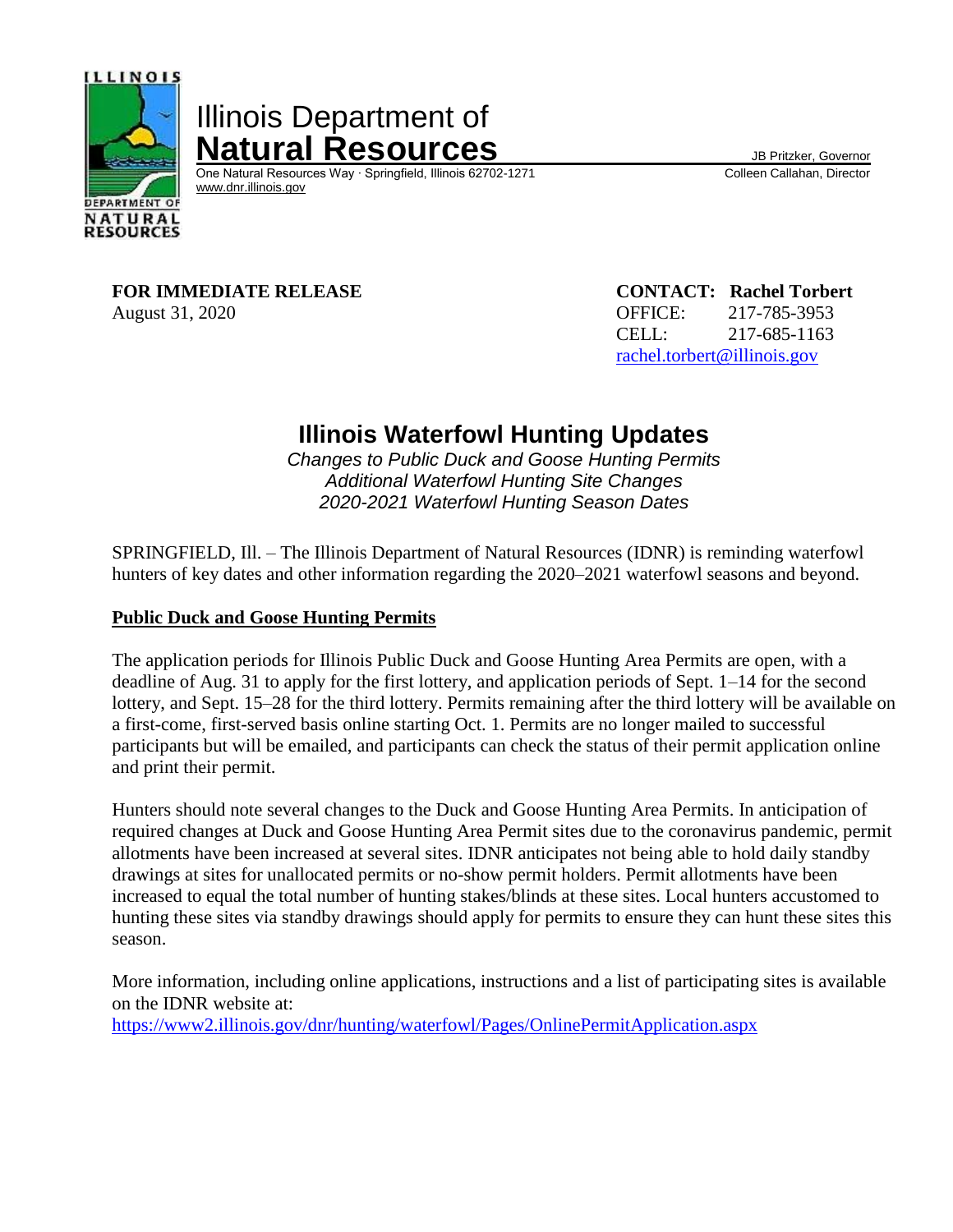Permit sites with anticipated changes to standby hunting include: Banner Marsh SFWA, Rice Lake SFWA, Double T SFWA, Anderson Lake SFWA, Mermet Lake SFWA, Horseshoe Lake SFWA (Alexander Co), and Union Co SFWA. One new site added to the permit system this year is field goose hunting at the Black Crown Marsh Unit of Moraine Hills State Park in Lake County. Goose hunting at Black Crown Marsh will be available to one party of hunters per day four days per week.

### **Additional changes at waterfowl hunting sites**

*Changes to daily procedures at other waterfowl hunting sites are anticipated in response to the ongoing coronavirus pandemic. Please watch for additional IDNR press releases outlining changes and check with sites for specific procedures.* Through responsible actions, hunters can help ensure that IDNR can continue to offer outdoor recreation opportunities.

#### **2020-2021 Waterfowl Seasons**

Illinois waterfowl hunters are reminded of the season dates and bag limits for the 2020–2021 seasons.

The September 2020 early Canada goose season is Sept. 1–15 with a daily limit of five (5) and a possession limit of fifteen (15) geese in the North and Central zones, and a daily limit of two (2) and a possession limit of six (6) geese in the South Central and South zones.

Illinois' 16-day 2020 statewide teal hunting season is Sept. 5–20 with a daily limit of six (6) and a possession limit of eighteen (18). Shooting hours for the September teal season are different from the regular season, starting at sunrise (one-half hour later than regular season) until sunset.

The regular seasons include 60-day duck seasons in each of the state's four waterfowl hunting zones, along with 107 days of Canada goose hunting opportunity in the North and Central zones (15 days in September, two days of youth hunting and 90 days of "regular" goose season), 96 days of Canada goose hunting opportunity in the South Central Zone, and 84 days of Canada goose hunting opportunity in the South Zone. Goose season lengths are shorter in the South Central and South zones to coincide with duck season dates and to match hunter preferences.

The 2020–2021 Illinois season dates are the last year of a five-year plan that was developed in 2015. This year, Illinois will open the regular duck, Canada goose, and snow goose seasons on Oct. 17 in the North Zone, Oct. 24 in the Central Zone, Nov. 14 in the South Central Zone, and Nov. 26 in the South Zone. White-fronted goose (specklebelly) seasons will open Oct. 19 in the North Zone, Nov. 5 in the Central Zone, and on the same date as duck season in the South Central (Nov. 14) and South zones (Nov. 26).

The daily duck bag limit is six (6) and may include no more than four (4) mallards (two hens), three (3) wood ducks, two (2) redheads, two (2) black ducks, two (2) canvasback, one (1) pintail, and one (1) mottled duck. Scaup (bluebills) will have a bag limit of two (2) for the first 45 days of the season in each zone and one (1) for the last 15 days of the season in each zone. The daily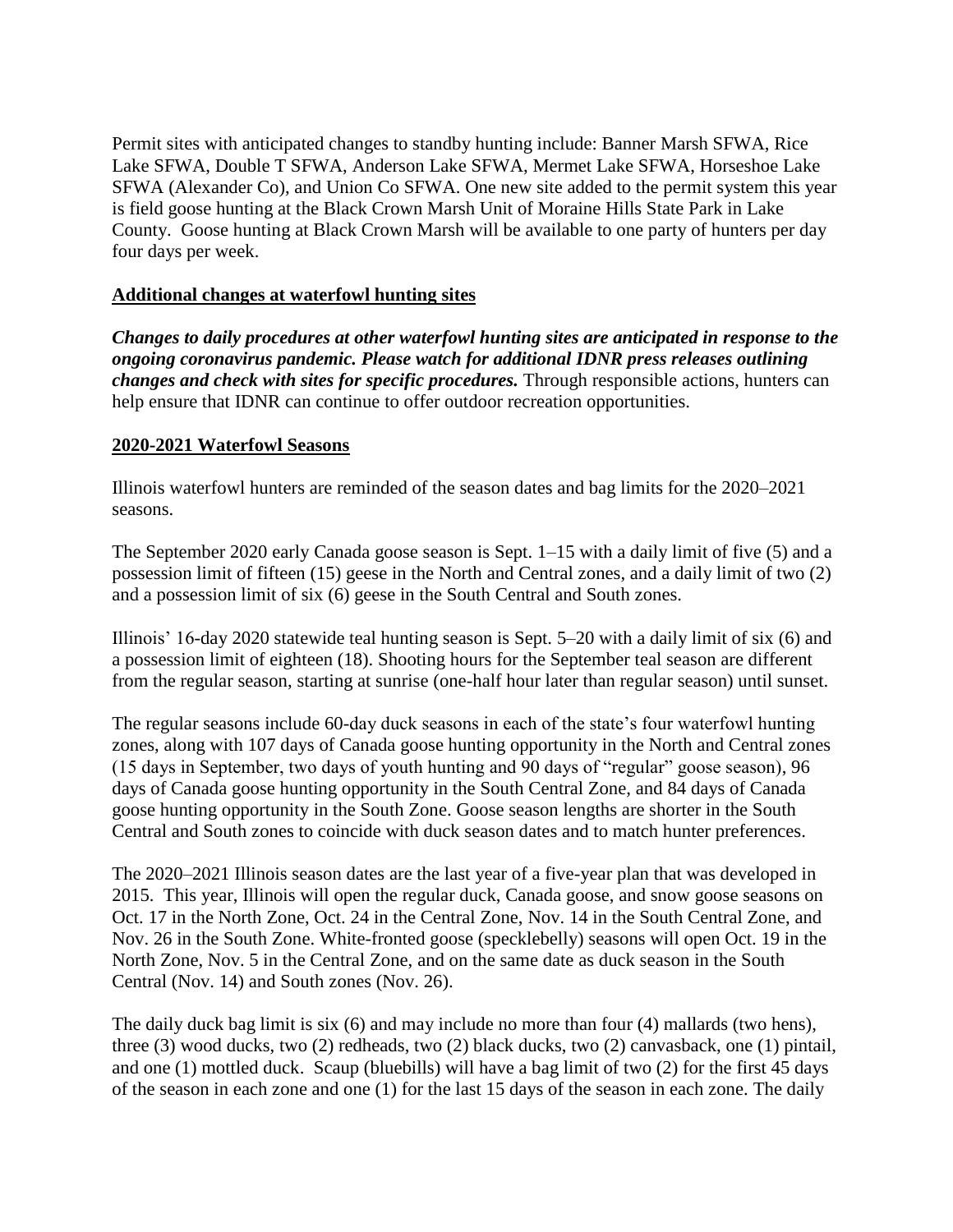bag limit of mergansers is five (5), only two of which may be hooded mergansers. The possession limit for ducks and mergansers is three times the daily bag limit by species and sex.

During the regular season, Canada goose limits will be three (3) with a possession limit of nine (9). White-fronted goose daily bag limits will be two (2) with a possession limit of six (6). The snow goose daily bag limit is 20 birds, with no possession limit, during the fall and winter season. The spring Light Goose Conservation Order will open Jan. 17 in the North Zone and Feb. 1 in the Central, South Central, and South zones, ending April 30 in all zones. There is no daily bag or possession limit on snow, blue, and Ross' geese during the spring conservation order.

The IDNR 2020–2021 season dates are outlined below.

#### **Illinois Waterfowl Season Dates for 2020–21**

#### **September Canada Goose: Statewide Sept. 1 – 15**

## **September Teal: Statewide Sept. 5 – 20**

| <b>North Zone</b>         | Youth Hunt   | Duck                                       | <b>Canada Goose</b>                        |
|---------------------------|--------------|--------------------------------------------|--------------------------------------------|
| $2020 - 21$               |              | Oct. $10-11$ Oct. $17 - Dec. 15$           | Oct. $17 - Jan. 14$                        |
| <b>Central Zone</b>       |              |                                            |                                            |
| $2020 - 21$               |              | Oct. $17-18$ Oct. $24 - Dec. 22$           | Oct. $24 - Nov. 1$ and Nov. $12 - Jan. 31$ |
| <b>South Central Zone</b> |              |                                            |                                            |
| $2020 - 21$               | Nov. $7 - 8$ | Nov. $14 - Jan. 12$                        | Nov. $14 - Jan. 31$                        |
| <b>South Zone</b>         |              |                                            |                                            |
| $2020 - 21$               |              | Nov. $14 - 15$ Nov. $26 - \text{Jan. } 24$ | Nov. $26 - Jan. 31$                        |

#### **Illinois 2020–21 Snow Goose and White-Fronted Goose Season Dates**

**North Zone** Snow Geese Regular Season: Oct. 17 – Jan. 14 White-fronted Geese: Oct. 19 – Jan. 14

**Central Zone** Snow Geese Regular Season: Oct. 24 – Jan. 31 White-fronted Geese: Nov. 5 – Jan. 31

#### **South Central Zone**